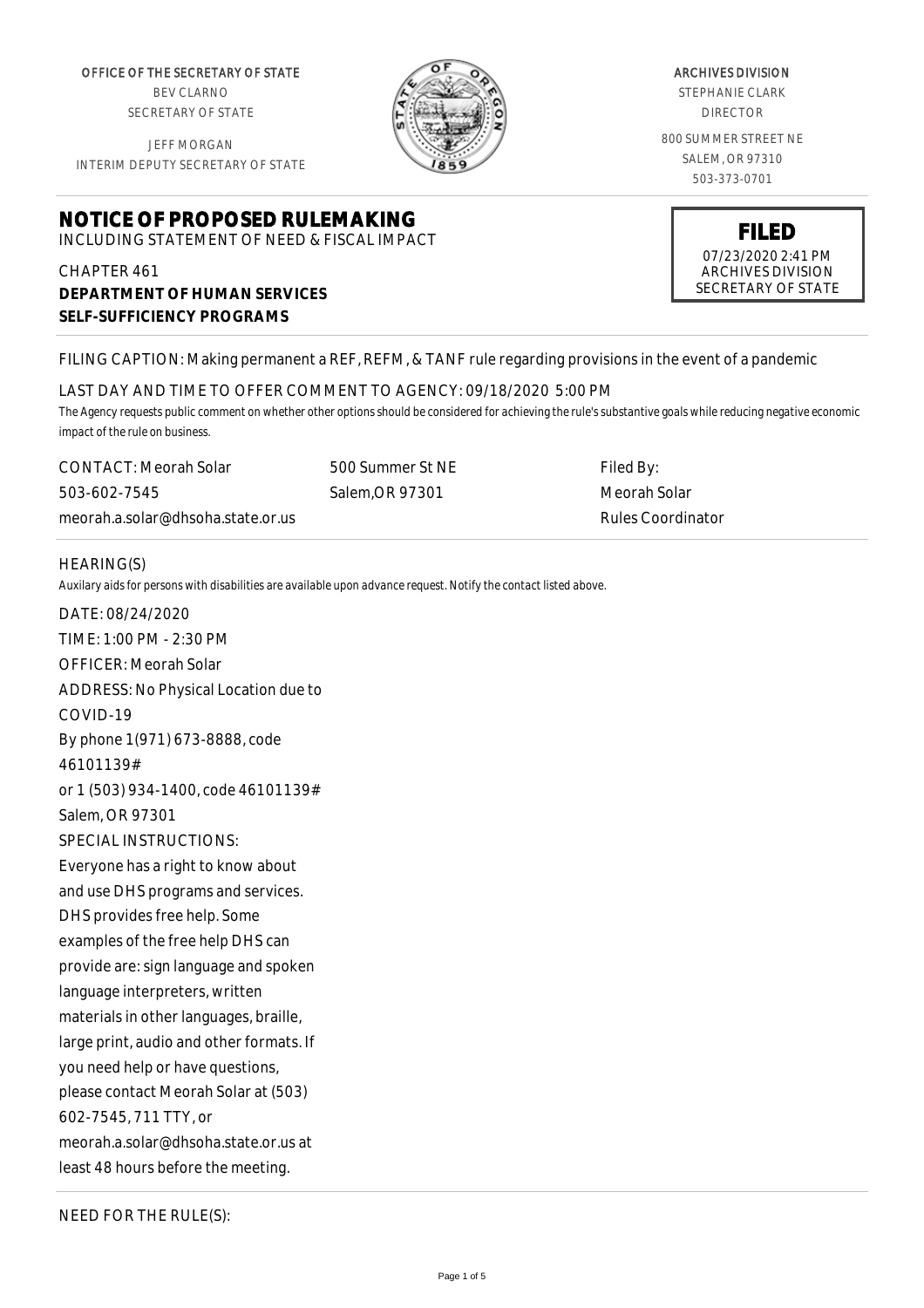OAR 461-135-0220 about REF, REFM, TANF Programs; COVID-19, needs to be adopted permanently to allow the Department to adopt rule provisions regarding REF, REFM, and TANF benefits and eligibility in the event of a pandemic.

### DOCUMENTS RELIED UPON, AND WHERE THEY ARE AVAILABLE:

Governor Brown's Executive Order 20-12, available here: https://www.oregon.gov/gov/Documents/executive\_orders/eo\_20-12.pdf

Covid-19 Extended Assistance for ORR Populations; Policy Letter 20-03, available here: https://www.acf.hhs.gov/sites/default/files/orr/pl\_20\_03\_rca\_rma\_extension\_covid\_19.pdf

CFR 400 Refugee Resettlement Program, Title 45 CFR 400.155 (h) available here: https://www.acf.hhs.gov/orr/resource/400-refugee-resettlement-program

Office of Refugee Resettlement State Letter 16-06 available here: https://www.acf.hhs.gov/orr/resource/guidanceonrefugee-

social-services-funding

Federal ACF guidance IM-ACF-OA-2020-1 - ACF COVID Flexibilities available here: https://www.acf.hhs.gov/sites/default/files/ocs/im\_acf\_oa\_2020\_01\_acf\_covid\_flexibilities\_final\_033020.pdf

American Public Human Services Association "Policy Levers for State Human Service Agencies in Response to COVID-19" available here: https://files.constantcontact.com/391325ca001/30dcf11b-ea37-405b-9edd-2382a7185de8.pdf

Office of Family Assistance: TANF-ACF-PI-2020-01 (Questions and answers about TANF and the Coronavirus Disease 2019 (COVID-19) pandemic) available here: https://www.acf.hhs.gov/ofa/resource/tanf-acf-pi-2020-01

Communications between the TANF program and the Administration for Children & Families Region X TANF Program Policy available from the TANF program policy analyst team.

#### FISCAL AND ECONOMIC IMPACT:

The Department estimates that permanently adopting OAR 461-135-0220 will have a negative fiscal impact on the Department in the amount of \$344,657 monthly. The Department estimates that the rule will have a positive fiscal impact on individuals who are able to qualify for TANF assistance due to more flexible eligibility standards, but is unable to estimate the extent of these impacts because an eligibility comparison regarding who is now qualifying due to the new COVID rule provisions, and their average benefit level, has not occurred. The Department estimates the rule change will positively impact qualifying refugees and the positive impact will be a maximum of \$2,500 per case. The Department estimates a positive financial impact on agencies that would otherwise have been sought out for financial support. The Department estimates a positive financial impact to landlords and utility companies, who will be able to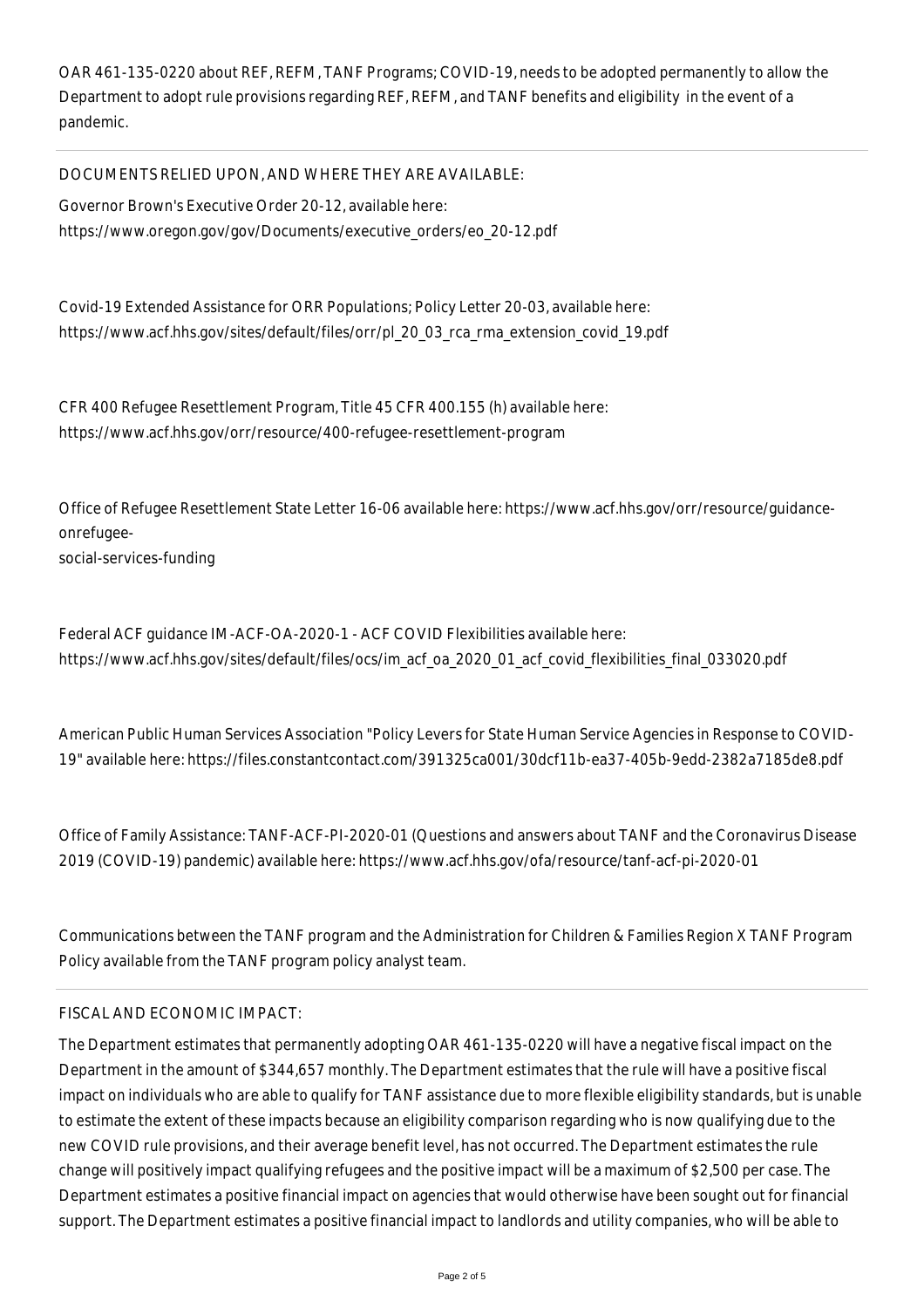receive rental payments from tenants who qualify under the REF program provisions. Outside of what is stated in this summary, the Department estimates that there is no fiscal impact on other state agencies, local government, and business, including small business. No small businesses are subject to these rules and there is no cost of compliance for any type of small business.

## COST OF COMPLIANCE:

*(1) Identify any state agencies, units of local government, and members of the public likely to be economically affected by the rule(s). (2) Effect on Small Businesses: (a) Estimate the number and type of small businesses subject to the rule(s); (b) Describe the expected reporting, recordkeeping and administrative activities and cost required to comply with the rule(s); (c) Estimate the cost of professional services, equipment supplies, labor and increased administration required to comply with the rule(s).*

See Fiscal and Economic Impact

#### DESCRIBE HOW SMALL BUSINESSES WERE INVOLVED IN THE DEVELOPMENT OF THESE RULE(S):

Small businesses were not involved in the development of these rules but are invited to provide input during the public comment period.

#### WAS AN ADMINISTRATIVE RULE ADVISORY COMMITTEE CONSULTED? YES

#### ADOPT: 461-135-0220

RULE SUMMARY: OAR 461-135-0220 about REF, REFM, and TANF Programs; COVID-19 is a recently adopted temporary rule that the Department intends to make permanent effective September 30, 2020, in order to allow special provisions regarding REF, REFM, and TANF Program rules, benefits, and eligibility; to be adopted during a pandemic. The rule also allows the suspension and modification of other rules in Chapter 461 that conflict with the provisions of this rule or that need to be altered due to a pandemic.

CHANGES TO RULE:

#### 461-135-0220

REF, REFM, and TANF Programs; COVID-19 The provisions in this rule apply to the REF, REFM, and TANF programs.¶ (1) The Department suspends the following rules or rule sections regarding the REF, REFM, or TANF programs:¶ (a) OAR 461-120-0340(4) and (5),¶ (b) OAR 461-130-0330(2) through (5),¶ (c) OAR 461-135-0070(1)(b),¶ (d) OAR 461-135-0085(3) through (5),¶ (e) OAR 461-135-0915(3) through (5), and¶ (f) OAR 461-160-0015(6) and (8).¶ (2) The Department amends the following rule sections regarding the REF, REFM, and TANF programs as provided in this rule:¶ (a) OAR 461-115-0040(2),¶ (b) OAR 461-120-0210(5),¶ (c) OAR 461-135-0090(4), ¶ (d) OAR 461-135-0485(2) and (3),¶ (e) OAR 461-135-0930(3) and (6),¶ (f) OAR 461-195-0501, and¶ (g) OAR 461-195-0621(4)(c).¶ (3) In addition to the methods listed under OAR 461-115-0040, the "filing date" may be established telephonically by the Department making record of:¶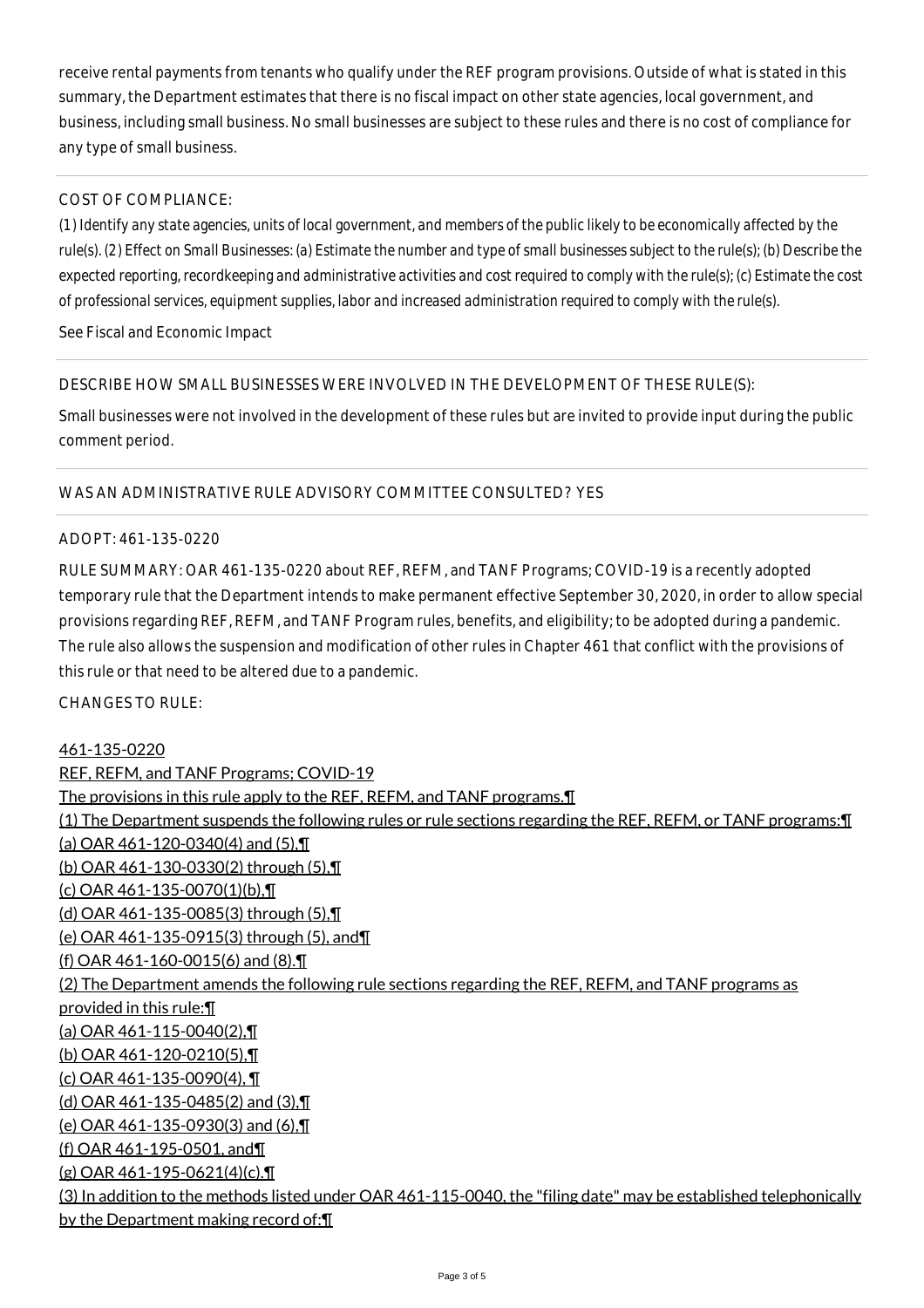(a) The name of the applicant, and their authorized representative (see OAR 461-115-0090) if one exists,¶ (b) The applicant's address,¶

(c) The applicant's request for REF, REFM, or TANF benefits,¶

(d) The applicant stating their full name as their signature, and¶

(e) The date the above occur. ¶

(4) Any individual may apply for REF, REFM, or TANF benefits using the Department approved "telephonic

application" (see section (5) of this rule) and "narrated telephonic signature" (see section (6) of this rule) processes.

An individual submitting a telephonic application must submit the application with a narrated telephonic signature.¶

(5) A telephonic application is accepted if the following requirements are met:  $\P$ 

(a) All questions on the application are answered.¶

(b) All information necessary to determine eligibility (see OAR 461-001-0000) and benefit amount is provided for each individual in the filing group (see OAR 461-110-0310). ¶

(c) The applicant or their authorized representative provides a narrated telephonic signature as defined in this rule. ¶

(6) A narrated telephonic signature is accepted for an application for REF, REFM, or TANF benefits if the following requirements are met:¶

(a) The "Your Rights and Responsibilities" form is reviewed and sent to the mailing address of the applicant.¶

(b) The following sections at the end of the application form are reviewed and sent to the mailing address of the applicant:¶

(A) "Information about cash benefits,"¶

(B) "Information about TANF program penalties,"¶

(C) "Information about all programs," and¶

(D) "Information about your rights and responsibilities." ¶

(c) The "Cooperating with Child Support Enforcement" form, is reviewed, including the good cause for non-

cooperation with Child Support section, and sent to the mailing address of the applicant.¶

(d) The "Your Rights and Responsibilities While in JOBS, JOBS Plus, and Refugee Employment Services" form is sent to the mailing address of the applicant.

(e) The applicant or their authorized representative affirms that they:¶

(A) Have heard and understand their rights and responsibilities; ¶

(B) Agree to their rights and responsibilities;¶

(C) Have given true, correct, and complete information to the Department; and¶

(D) States their full name as their signature.¶

(f) The Department makes record of the narrated telephonic signature.¶

(7) The Department determines eligibility (OAR 461-001-0000) at least once every six months when:¶

(a) Telephonic application and narrated telephonic signature are used, or¶

(b) The requirement to provide or apply for an SSN is temporarily waived under section (10) of this rule. ¶

(8) The Department waives the following for individuals that apply for benefits using a telephonic application and narrated telephonic signature:¶

(a) The requirement to complete the "employability screening" (see OAR 461-135-0485) before eligibility can be determined, and¶

(b) The requirement to offer the "employability screening" and "overview of the JOBS program" (see OAR 461- 135-0485) before eligibility can be determined.¶

(9) Effective March 8, 2020, the Department suspends the following penalties and disqualifications:¶

(a) JOBS disqualification (see OAR 461-130-0330); ¶

(b) Child Support penalty (see OAR 461-120-0340); and¶

(c) Assessment, evaluation, and treatment disqualification (see OAR 461-135-0085).¶

(10) Notwithstanding the provisions listed under OAR 461-120-0210(5), the Department shall waive the requirement to:¶